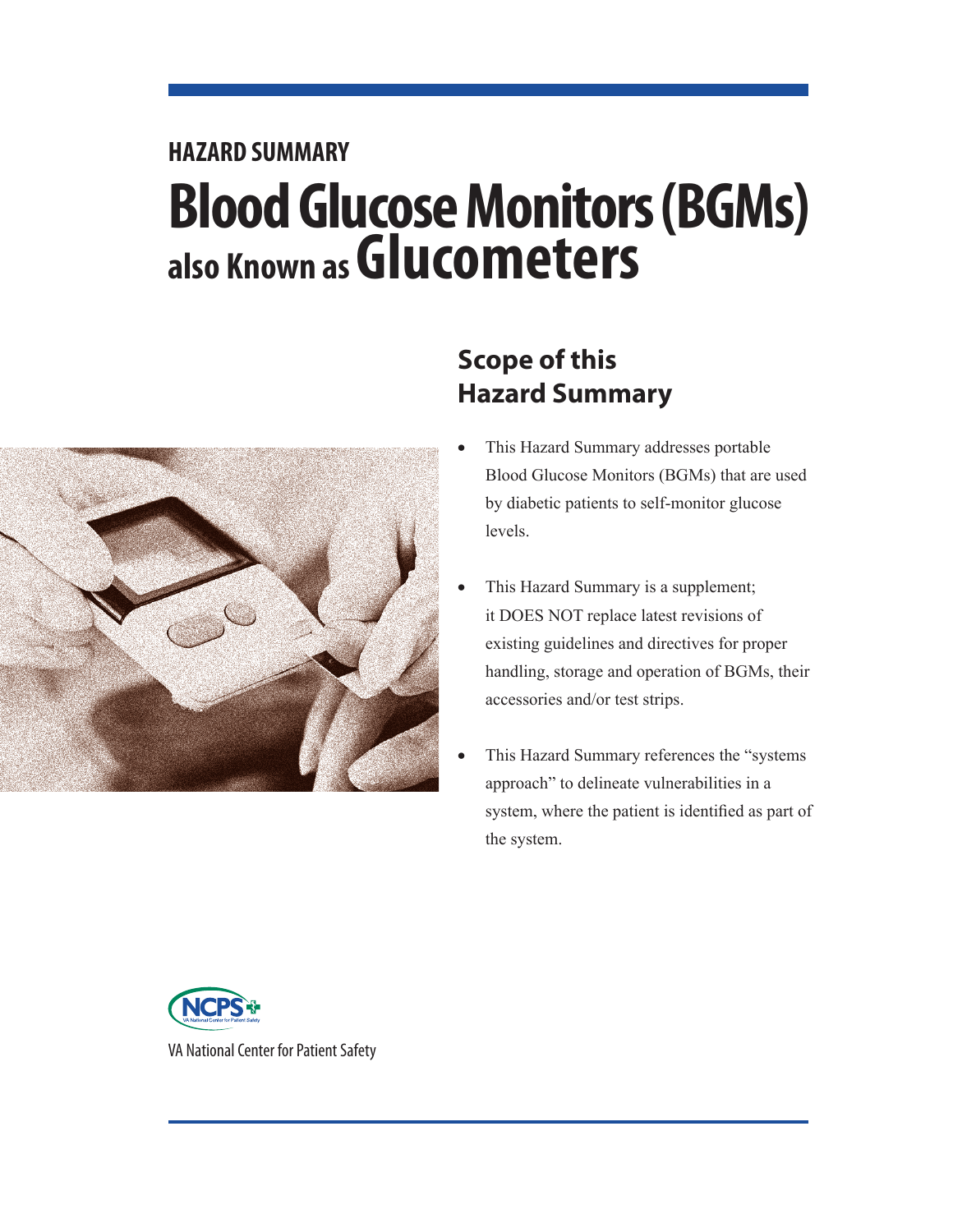Portable Blood Glucose Monitors (BGMs), also known as Glucometers, are portable, battery operated medical devices that measure the blood glucose concentration from a small drop of capillary blood (from finger sticks or alternate sites) using methodologies such as: reflectance photometry, absorbance photometry, or electrochemistry.<sup>1</sup>

## **Introduction**

Benefits: Some of the benefits of this device are convenience and safety to the patient on many levels:

- 1) Since patients can check and monitor their own blood glucose levels at their leisure, they do not have to travel to a healthcare facility to have their venous and/or arterial blood drawn.
- 2) Therapy/treatment can be rendered quickly at their homes.
- 3) Since the blood sample these portable devices require is smaller than that needed for automated laboratory/chemistry analyzers, BGMs can reduce patient blood loss due to laboratory testing.
- 4) Cost is greatly reduced for the care and treatment of diabetic patients for all parties involved: the patient, the healthcare facility, insurance providers and the physician.

# **Vulnerabilities**

Hazards: Recent FDA and manufacturers' notifications and recalls of these devices have proven that there are associated vulnerabilities in the use of glucometers.

| <b>FEATURE</b>                                                                               | <b>VULNERABILITY</b>                                                                                           |
|----------------------------------------------------------------------------------------------|----------------------------------------------------------------------------------------------------------------|
| Portable battery operated medical<br>device.                                                 | Dropping, breaking, liquid intrusions,<br>inaccuracies.                                                        |
| Patients' underlying physiologic<br>conditions, illness and puncture site<br>preparation.    | Improper site/sample preparation,<br>contaminations, squeezing, improper operation<br>of device, inaccuracies. |
| Methodology.                                                                                 | Interference with test results, inaccuracies.                                                                  |
| Test Strips and containers (vials).                                                          | Storage issues, cracked or deformed vials,<br>increased humidity, inaccuracies.                                |
| Lancets.                                                                                     | Biohazards and source of cross contamination.                                                                  |
| Information system data interface.                                                           | Misidentifications and inaccurate downloads.                                                                   |
| Manufacturing and systems design<br>issues. Patient not considered as<br>part of the system. | Poor user interface, not user friendly, poor<br>manuals, difficult for the lay person to<br>understand.        |

Note: Not every brand of portable blood glucose monitor is affected by the identified vulnerabilities. Some manufacturers have modified their devices to improve safety by applying certain forcing functions; e.g. when changing the time of day, to observe daylight savings time for instance, patients cannot inadvertently change the unit of measure. Some brands of devices sold in the Unites States will now display in milligrams per deciliter (mg/dL) only.

## **I. Nature of portable battery-operated medical devices**

- Dropping and breakage: As compared to stationary (those that are heavy or bolted down) medical devices, there is higher incidence of dropping portable devices and the result may lead to a broken, malfunctioning device, changed unit of measure [from milligrams per deciliter (mg/dL) to milli-moles per liter  $(mmol/L)$ ] <sup>2</sup> or an inaccurate device.
- Liquid intrusion: It is a common problem with patient owned, portable, medical devices that they are often dropped in toilet bowls, sinks, bath tubs, etc. which in turn may lead to a broken, malfunctioning device or an inaccurate device.
- Battery powered: As batteries drain, the devices could become inaccurate and malfunction. Depleted batteries or replacement of batteries may lead to loss of memory in some devices.

- Methodology: Certain products, such as those containing maltose, galactose, or oral xylose, interfere with specific glucose testing methods and will result in inaccurate readings.3
- Electronic malfunction: Manufacturing errors and general wear of the electronics can cause the device to become inoperable or display erroneous results (missing digits). Often no feedback of the malfunction is relayed to the patient.
- Terminology: When the patient's glucose level was less than 10 mg/dL, the display of the meter shows "Bad Strip" without mentioning the possibility of a critically low glucose

#### **II. Patient Interaction**

• Unsuitable patient selection and matching of the device to the patient can lead to improper use, erroneous results and poor outcomes. Patients with dementia or memory loss are contraindicated for this device. Patients must have manual dexterity to be able to perform

the tests themselves, otherwise a partner will have to be assigned and trained. Care givers must accurately assess the patient's underlying physiologic conditions to make sure that the patient is capable of self monitoring.

- The operators' manual must be clear concise and must be written in layman's terms without medical jargon. Care givers must provide initial instructions, demonstrations, and training on how to use the device correctly and accurately. Periodic reviews on how to use the device should occur to assure that the patient is using the device properly. Audio visual aids such as video tapes, CDs and DVDs are good examples of cognitive aids. Undesired exposure to temperature, altitude, and humidity can cause abnormal/erroneous readings. Reports of cracked or deformed vials have prevented a proper seal and resulted in exposure to humidity. Strips should be stored in their original vial to avoid deterioration. When the patient's glucose level was less than 10 mg/dL, the display of the meter shows "Bad
- Contaminants such as food, chemicals, and dirt at the site of puncture can interfere with the test results. It is important to wash the puncture site and allow it to dry, especially if rubbing alcohol is used to clean the puncture site.
- Body fluids other than blood can interfere with the test results. Avoid squeezing the puncture site: Patients must have adequate circulation at the proposed puncture site or sites to be able to use these devices effectively and accurately.

#### **III. Accuracy**

reading NOTE: Manual has new inserts on what "bad strip" means. However this is not as effective as the meter displaying a warning of "critically low values".

## **IV. Strips**

- Strip" without mentioning the possibility of a critically low glucose reading 4 NOTE: Manual has new inserts on what "bad strip" means. However this is not as effective as the meter displaying a warning of "critically low values".
- Third-party test strips may not be compatible and may lead to incorrect results. Meter manufacturers are apt to change their meters and strips without relaying this information to third-party strip manufacturers. 5
- Strips improperly placed in the meter may lead to inaccurate results.

#### **V. Lancets**

- Sharing lancets can spread communicable diseases<sup>6</sup>.
- Lancets must be discarded as a biohazard in sharps-disposal containers.

## **VI. Information System Data Interface**

• Erroneous downloads may lead to inappropriate error messages and memory problems.7

## **VII. Manufacturers' Issues**

• Systems approach incorporating the user/ patient into the equation. This is accomplished